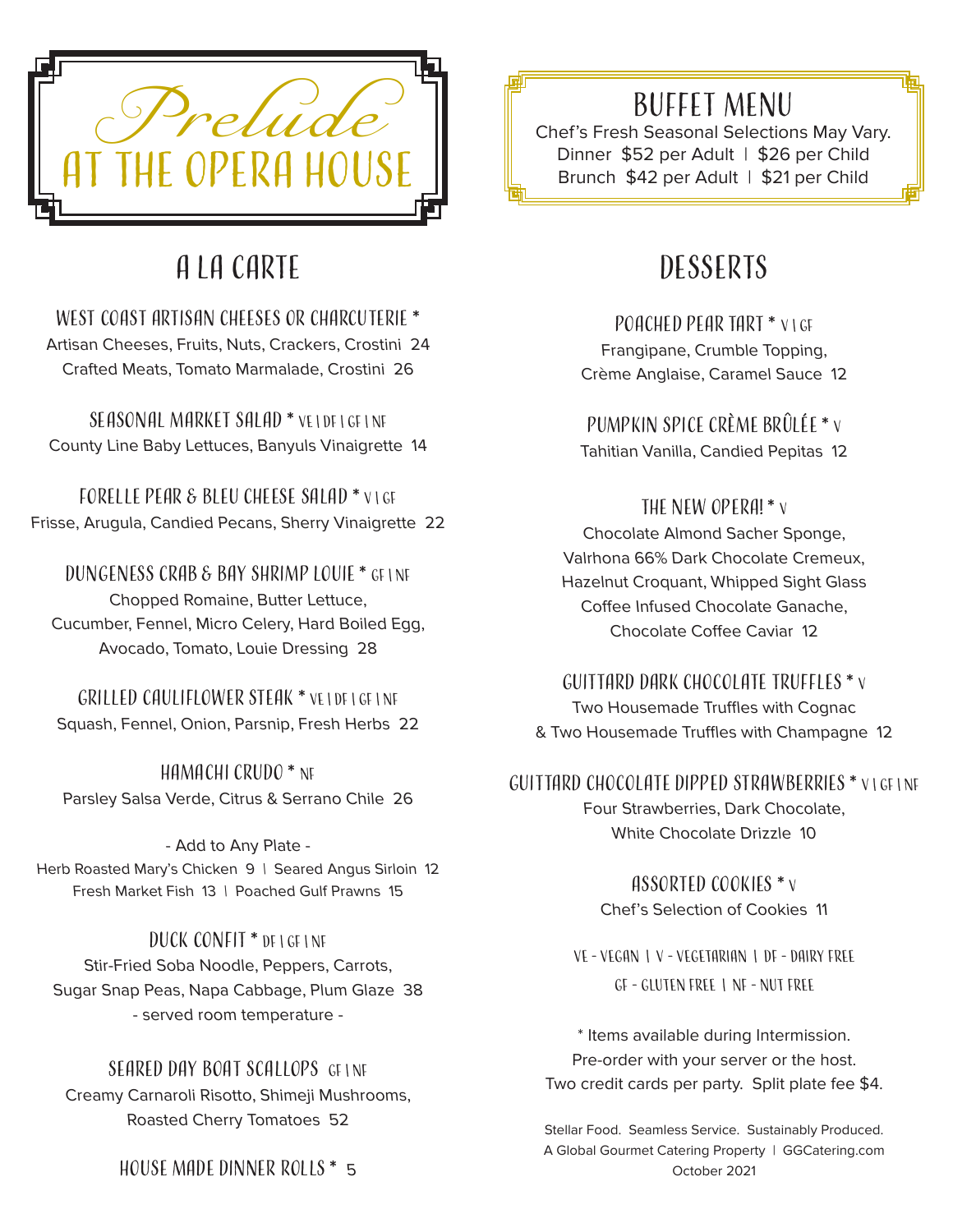

#### NON-ALCOHOLIC BEVERAGES

| Coke, Diet Coke, Sprite, Ginger Ale. 4             |
|----------------------------------------------------|
|                                                    |
|                                                    |
| Intelligentsia Coffee or Decaf4                    |
|                                                    |
| Orange, Cranberry, Pineapple or Grapefruit Juice 4 |
|                                                    |
| Shirley Temple or Roy Rodgers 5                    |

#### FORT POINT BEER

| <b>BEER C?</b> Park Seasonal Single Hop Pale Ale. 9 |
|-----------------------------------------------------|
|                                                     |
|                                                     |

#### PERFECTLY PORTIONED SPARKLING BOTTLE

| Moët & Chandon, Brut, FRA, NV, 187mL28          |  |
|-------------------------------------------------|--|
| Moët & Chandon, Rosé Imperial, FRA, NV, 187mL35 |  |
| Laurent Perrier Brut, FRA, NV, 375 mL50         |  |
| Ruinart, Blanc de Blancs, FRA, NV, 375mL 60     |  |
|                                                 |  |
| Krug Grande Cuvée, FRA, NV, 375mL200            |  |

| GLASS <b>SECURE 2006</b>                             | <b>BOTTLE</b> |
|------------------------------------------------------|---------------|
| Domaine Laurier Brut, CA, NV 14 56                   |               |
| Alice Extra Dry Prosecco, ITA, '19. 20 80            |               |
| La Crema Brut Rosé, CA, NV 30 120                    |               |
| Veuve Clicquot Brut, FRA, NV. 30 120                 |               |
| Veuve Clicquot Rosé, FRA, NV 35 140                  |               |
| Moët & Chandon, Imperial Brut, FRA, NV 100           |               |
| Laurent Perrier La Cuvée Brut, FRA, NV 100           |               |
| Laurent Perrier Rosé, FRA, NV 170                    |               |
|                                                      |               |
| Krug Grande Cuvée, FRA, '04. 350                     |               |
| Veuve Clicquot, Grande Dame Brut Rosé, FRA, '06. 550 |               |
| Dom Perignon, Rosé, FRA, '05 600                     |               |
|                                                      |               |

An 18% gratuity will be added to parties of 6 or more. Corkage fee \$30 per bottle, two bottle maximum.

| Interesting Whites<br>Rosé, Chateau St. Jean Bijou, CA, '17. 14 56<br>Riesling, Chateau Montelena, CA, '17. 70                                                                                                                                                 | GLASS BOTTLE                       |
|----------------------------------------------------------------------------------------------------------------------------------------------------------------------------------------------------------------------------------------------------------------|------------------------------------|
| <b>SAUVIGNON BLANC</b><br>Murphy Goode, North Coast, CA, '17. 14 56<br>Rutherford Provenance, CA, '17. 55<br>Heron, Mendocino County, '18 60                                                                                                                   | GLASS BOTTLE                       |
| CHARDONNAY<br>Hahn, Monterey County, '18. 18 72<br>J Lohr, Riverstone, '17, 375mL30<br>Carneros Highway, Carneros, '14 45<br>Artesa Carneros, Carneros, '14 55<br>Mountain Winery, Santa Cruz Mountains, '16 70<br>Freemark Abbey Winery, Napa Valley, '18. 90 | GLASS<br><b>BOTTLE</b>             |
| Interesting Reds<br>Zinfandel, Dry Creek, Sonoma, '16 15. 60<br>Chianti, Castello di Gabbiano Riserva, ITL, '13. 50<br>Red Blend, Chalk Hill Estate, CA '15 120                                                                                                | GLASS<br><b>BOTTLE</b>             |
| Pinot Noir<br>MacMurray, Russian River Valley, '16. 18. 72<br>Mountain Winery, Santa Cruz Mountains, '14. 75                                                                                                                                                   | GLASS BOTTLE                       |
| MERLOT<br>Gundlach Bundschu, Sonoma County, '14 80<br>Freemark Abbey Winery, Napa Valley, '17 90                                                                                                                                                               | GLASS<br><b>BOTTLE</b>             |
| CABERNET SAUVIGNON<br>J Lohr, Hilltop Vineyard, '17, 375mL35<br>Tamber Bay, CA, '15, 375mL. 50<br>Simi, Alexander Valley, '15. $\dots \dots \dots \dots \dots \dots$                                                                                           | GLASS <sub></sub><br><b>BOTTLE</b> |
| Stonestreet, Alexander Valley, '17. 120                                                                                                                                                                                                                        |                                    |